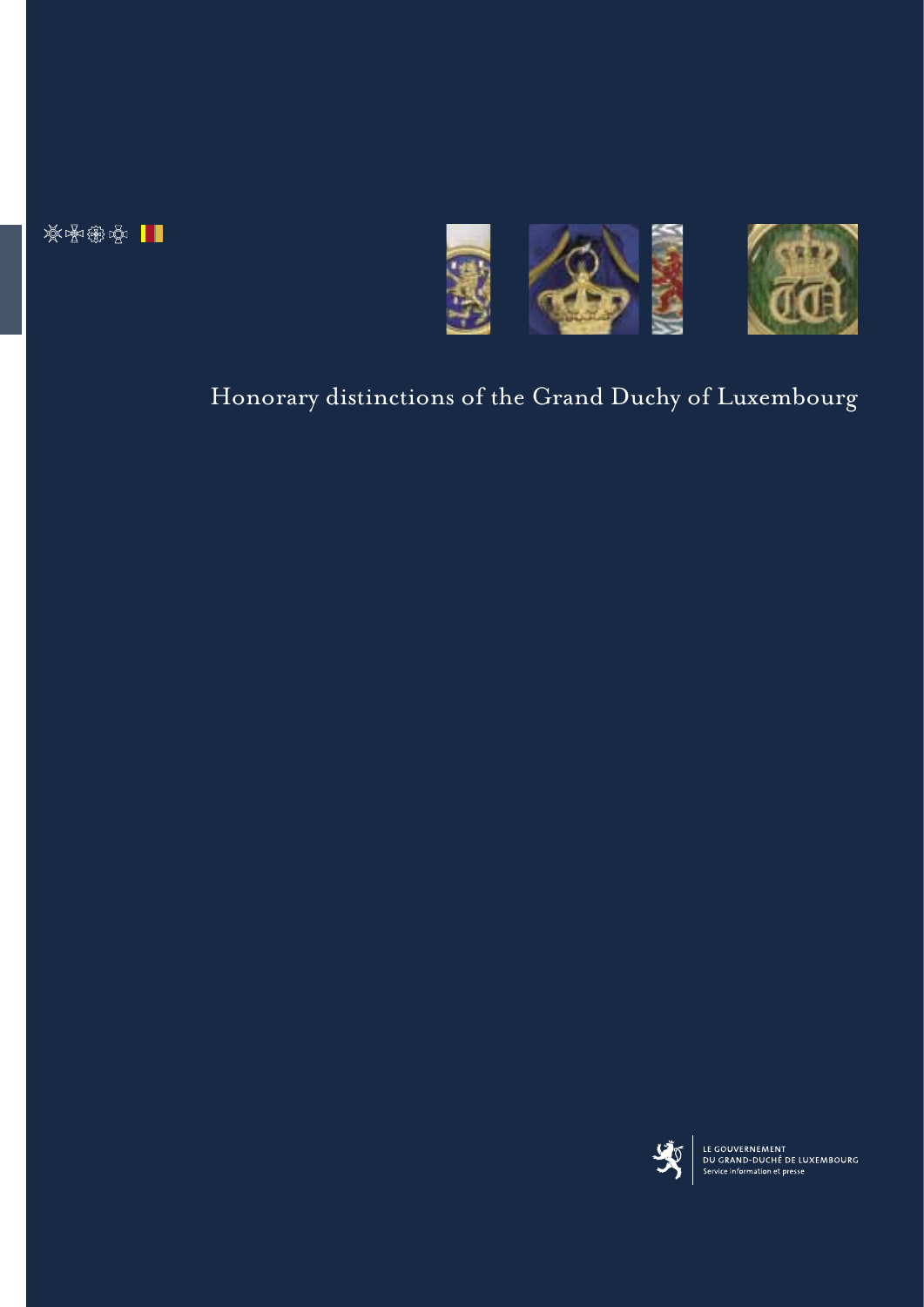交响遇空

## TABLE OF CONTENTS

Ш

| Principal Luxembourg orders                               | 3  |
|-----------------------------------------------------------|----|
| The Order of the Gold Lion of the House of Nassau         | 4  |
| The Order of Civil and Military Merit of Adolph of Nassau | 5  |
| The Order of the Oak Crown                                | 9  |
| The Order of Merit of the Grand Duchy of Luxembourg       | 12 |
| Other orders, medals, crosses and insignia                | 15 |
| Wearing of insignia                                       | 16 |
| Return of insignia                                        | 16 |
| Legislation                                               | 17 |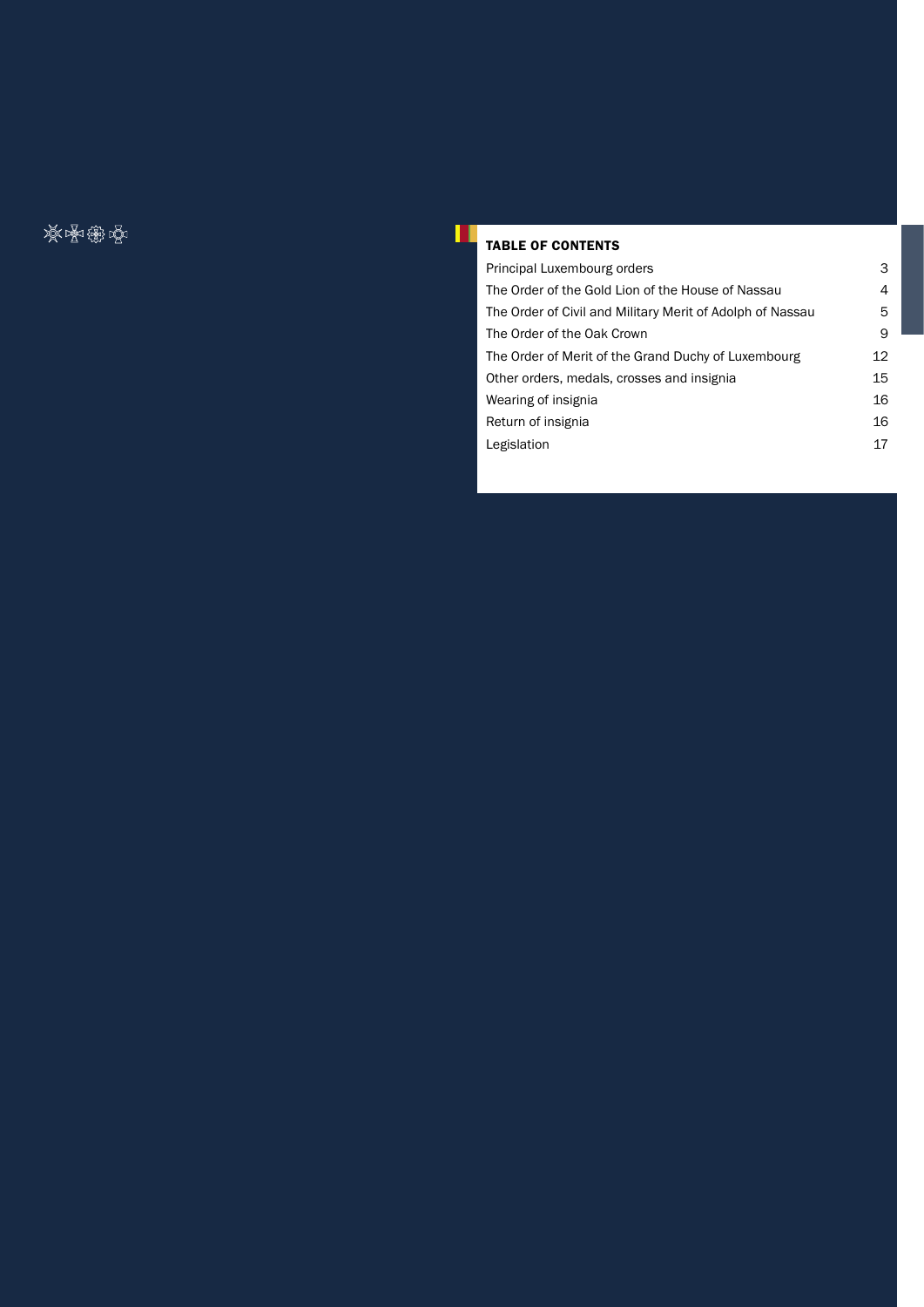Honorary distinctions are an integral part of a nation's cultural traditions. They reward individuals in recognition of outstanding personal or professional achievement, manifested in deeds or works, defending a cause for the good of the community or in specific fields.

## Principal Luxembourg orders

The Grand Duchy of Luxembourg awards several orders, medals, crosses and insignia. Among this variety of honorary distinctions, the following four main orders of Luxembourg merit closer attention:

- the Order of the Gold Lion of the House of Nassau;
- the Order of Civil and Military Merit of Adolph of Nassau;
- the Order of the Oak Crown;
- the Order of Merit of the Grand Duchy of Luxembourg.

The Grand Duke is the grand master of these four orders, the highest title in the hierarchy of an order of chivalry, or of a civil or military decoration.

The marshal of the court is the chancellor, the head of the chancellery, of the Order of the Gold Lion of the House of Nassau and of the Order of Civil and Military Merit of Adolph of Nassau.

The Minister of State, president of the government, is the chancellor of the Order of the Oak Crown and of the Order of Merit of the Grand Duchy of Luxembourg.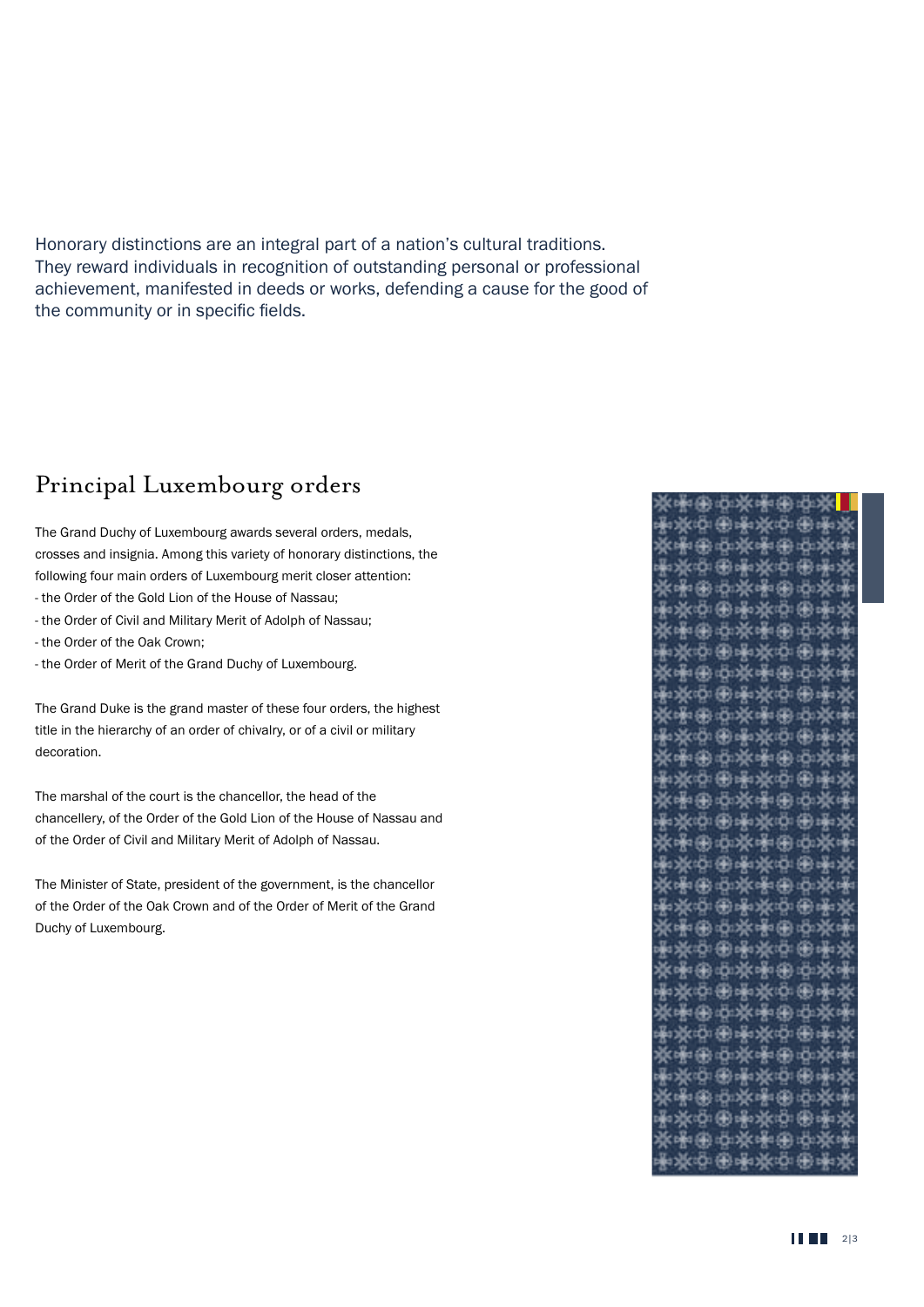## The Order of the Gold Lion of the House of Nassau

### HISTORICAL BACKGROUND

The Order of the Gold Lion of the House of Nassau is the highest Luxembourg decoration and the noblest distinction awarded by the grand-ducal house. It was instituted by royal grand-ducal decree on 31 March 1858 as an order shared by the two branches of the House of Nassau (Ottonian and Walramian), following an agreement concluded between William III, King of The Netherlands and Grand Duke of Luxembourg, and Adolph, Duke of Nassau.

In 1873, the number of grades was increased from one to four, corresponding to Grand Cross, Grand Officer, Officer and Knight (in descending order). A fifth grade, that of Commander, was introduced in 1882. Since these changes were initiated by William III without the prior consultation of Duke Adolph, the latter did not award any of the four grades and in 1892 – following his accession to the throne of the Grand Duchy of Luxembourg in 1890 – abolished all the modifications. Since then, the order has continued to consist of one grade only, as when it was first instituted.

Following an arrangement between Queen Wilhelmina of The Netherlands and Grand Duke Adolph, the Order of the Gold Lion of the House of Nassau was restored in 1905 as an order shared by the two branches of the House of Nassau.

## INSIGNIA CHARACTERISTICS

The badge of the order consists of an eight-pointed gold cross enamelled in white. Between the arms of the cross are four gold initials "N" (Nassau), each marked by a rosette. At the centre is a blue-enamelled medallion, bearing on its obverse the Gold Lion of the House of Nassau and on its reverse the motto "Je maintiendrai" (I will maintain) in gold.

The plaque is a star featuring eight silver rays, with in its centre a blue-enamelled medallion bearing the heraldic lion of the House of Nassau, surrounded by the motto "Je maintiendrai" (I will maintain) in gold letters on white enamel.

The badge is suspended from a 105 mm wide orange moiré ribbon edged in blue.

## AWARD CRITERIA

The Order of the Gold Lion of the House of Nassau can be conferred on sovereigns and on princes of sovereign houses and, nowadays, also on heads of state, for meritorious service to the Grand Duke and country.

The princes – sons and brothers of the heads of the two lines of the House of Nassau – are born knights of the order.

The bestowal of the insignia is carried out by the Grand Duke or his specially appointed official representative. The brevet is awarded in agreement with the head of the Ottonian branch of the House of Nassau (The Netherlands).

Badge, obverse Plaque Badge, reverse Planch and Badge, reverse Plaque Badge, reverse Plaque Badge, reverse Plaque







T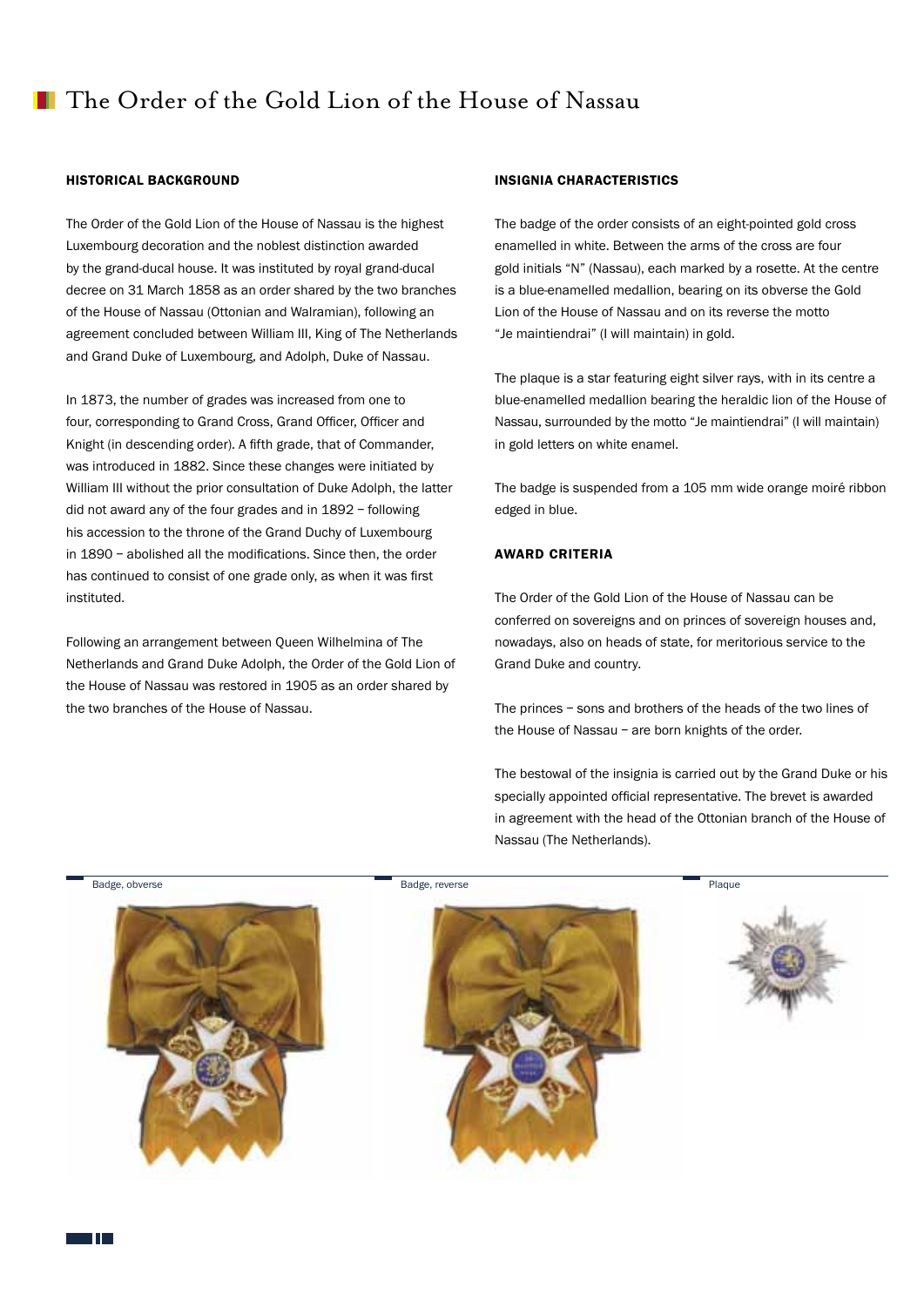## HISTORICAL BACKGROUND

Created by Adolph, Duke of Nassau, the Order of Civil and Military Merit of Adolph of Nassau was instituted for his duchy by ducal decree on 8 May 1858. The name was given to the order in reference to one of his namesake ancestors, the King of Germany who reigned from 1292 to 1298. In the wake of the annexation of the Duchy of Nassau by Prussia, the order ceased to be awarded from 1866 onwards, but Grand Duke Adolph restored the order to Luxembourg following his accession to the throne in 1890.

The statutes of the order underwent modification on five different occasions. The most recent grade change dates back to 1927, when the eight grades, in existence since 1909, were designated as follows: Grand Cross, Grand Officer, Commander of the Crown, Commander, Officer of the Crown, Officer, Knight of the Crown and Knight (in descending order). The Cross of Honour for Ladies is equivalent to the grade of Commander.

The following crosses and medals of merit are annexed to the Order of Civil and Military Merit of Adolph of Nassau: gold and silver crosses, as well as gold, silver and bronze medals.

## INSIGNIA CHARACTERISTICS

The badge is a gold cross, enamelled in white and featuring eight points, each of which ends in a gold pearl. The obverse features in its centre a white-enamelled medallion bearing the gold letter "A" in Gothic script surmounted by an imperial crown. The whole is encircled by a laurel crown on a blue-enamelled background on which the motto "Virtute" is inscribed in gold letters. The reverse bears the inscriptions "1292" (year in which Count Adolph of Nassau was crowned Roman King) and "1858" (year in which the order was created), in gold letters on a white-enamelled background. All the military grades feature two crossed swords under the central medallion (see example page 6).

The plaque of the Grand Cross of the civil division consists of a silver star featuring eight rays. The central medallion is identical to that of the badge. The plaque of the Grand Cross of the military division bears two crossed swords under the central medallion, with gold hilts and silver blades.

The ribbon is blue moiré edged in orange. The badge of the Grand Cross is suspended from a 100 mm wide ribbon. The Grand Officer and Commander wear the badge suspended from a 43 mm wide ribbon, while the Officer and Knight wear it suspended from a 38 mm wide ribbon. The ribbon of the Officer features a rosette in identical colours.

#### GRAND CROSS

Badge of the Grand Cross, obverse



Badge of the Grand Cross, reverse **Plaque of the Grand Cross** 



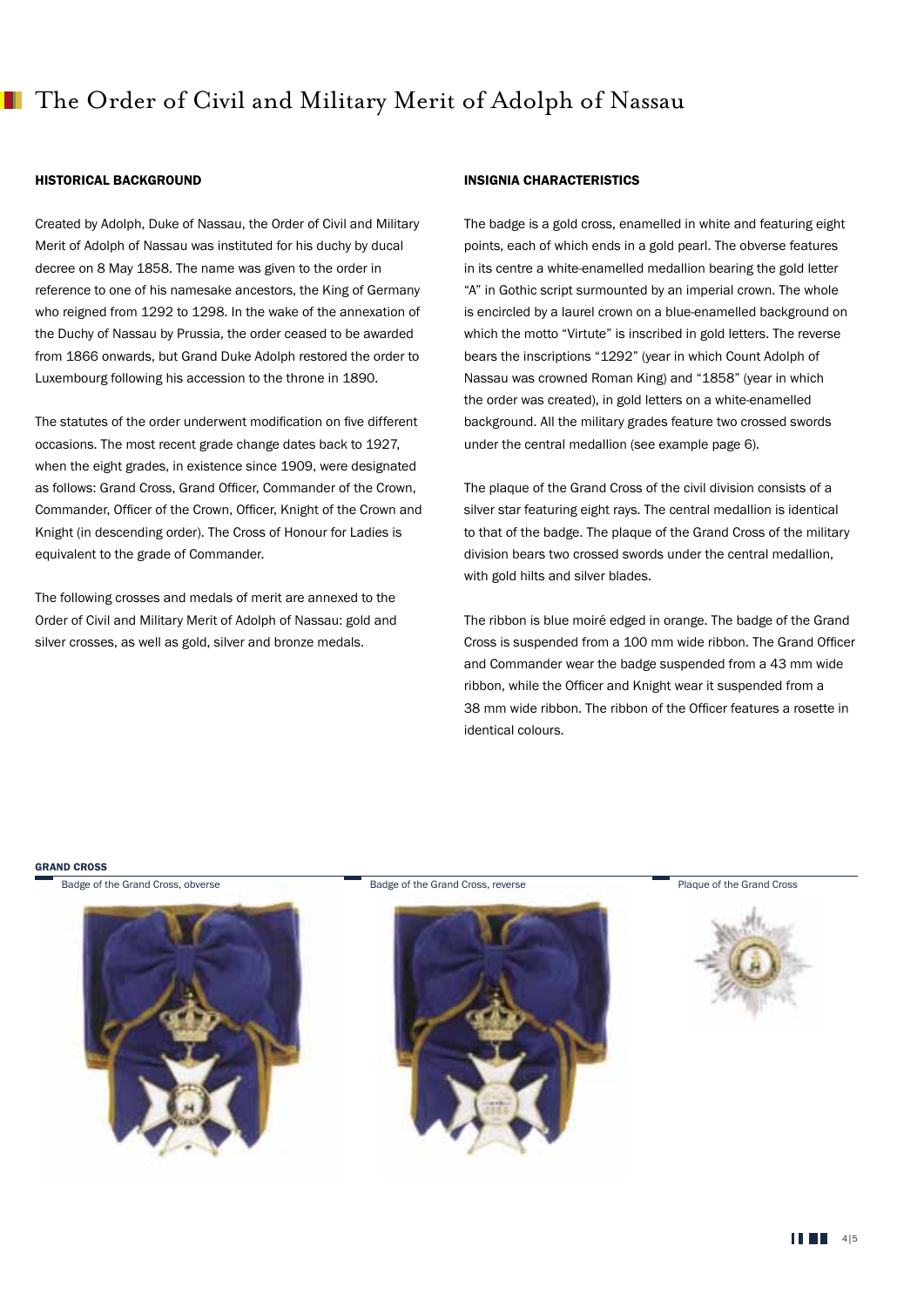# The Order of Civil and Military Merit of Adolph of Nassau

## AWARD CRITERIA

The Order of Civil and Military Merit of Adolph of Nassau recognises, in addition to foreign heads of state, individuals for their meritorious service to the Grand Duke, the Grand-Ducal House and Luxembourg, as well as for their outstanding loyalty to the Grand Duke or his House. The order also rewards those who have excelled in the arts and sciences, as it does residents of Luxembourg or foreign nationals as a sign of benevolence.

The princes and princesses of the Grand-Ducal House are born members of the order, but do not wear its insignia until the age of 18.

All the grades of the Order of Civil and Military Merit of Adolph of Nassau are bestowed by a decree signed by the Grand Duke and countersigned by the chancellor of the order. When the order is conferred on foreign nationals, the consent of the foreign government must be sought.

#### MILITARY GRAND CROSS









TH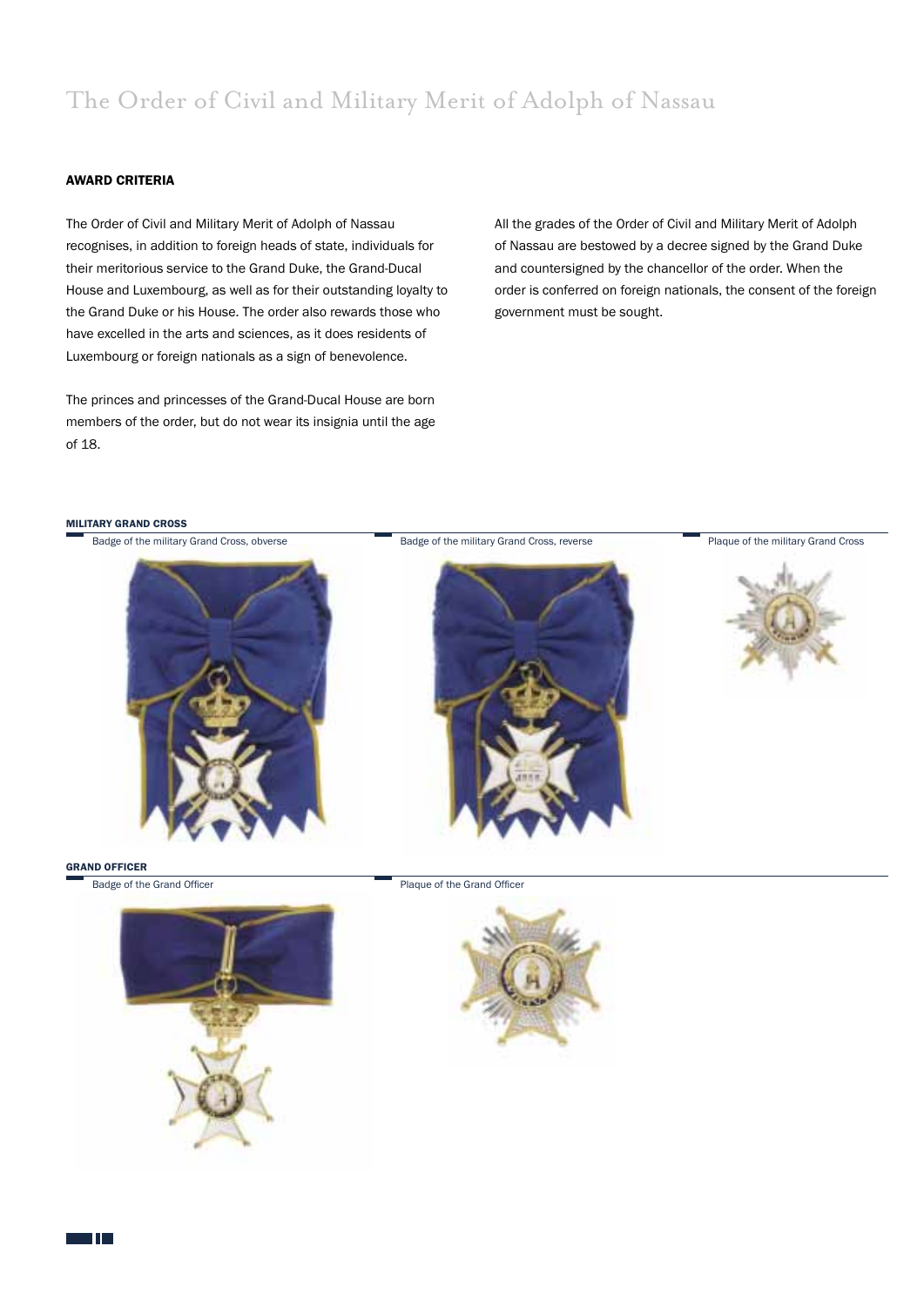# The Order of Civil and Military Merit of Adolph of Nassau



## CROSS OF HONOUR FOR LADIES

Cross of Honour for Ladies



#### **OFFICER**

Badge of the Officer of the Crown



Badge of the Officer



**11 81** 6|7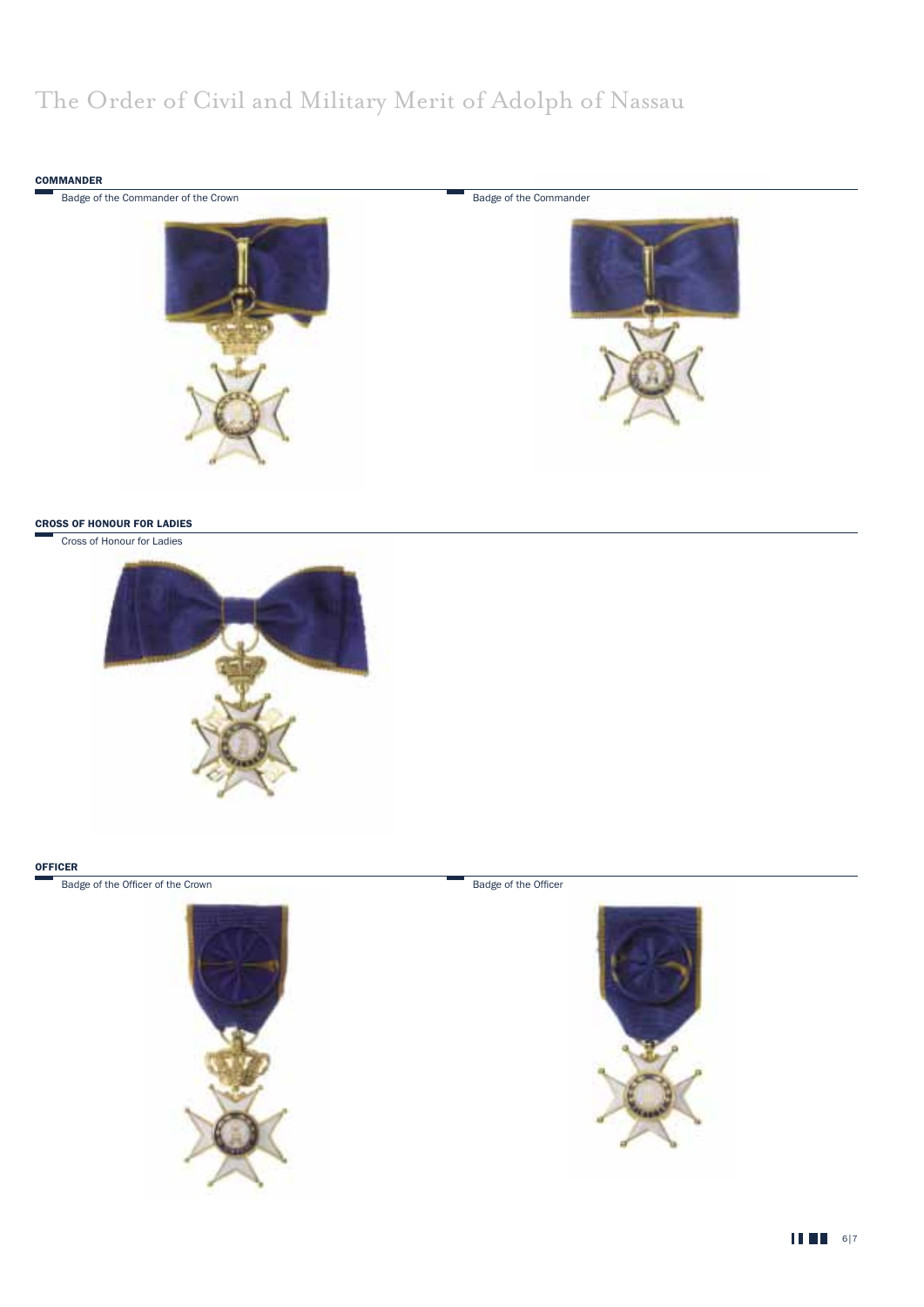# The Order of Civil and Military Merit of Adolph of Nassau



a Tin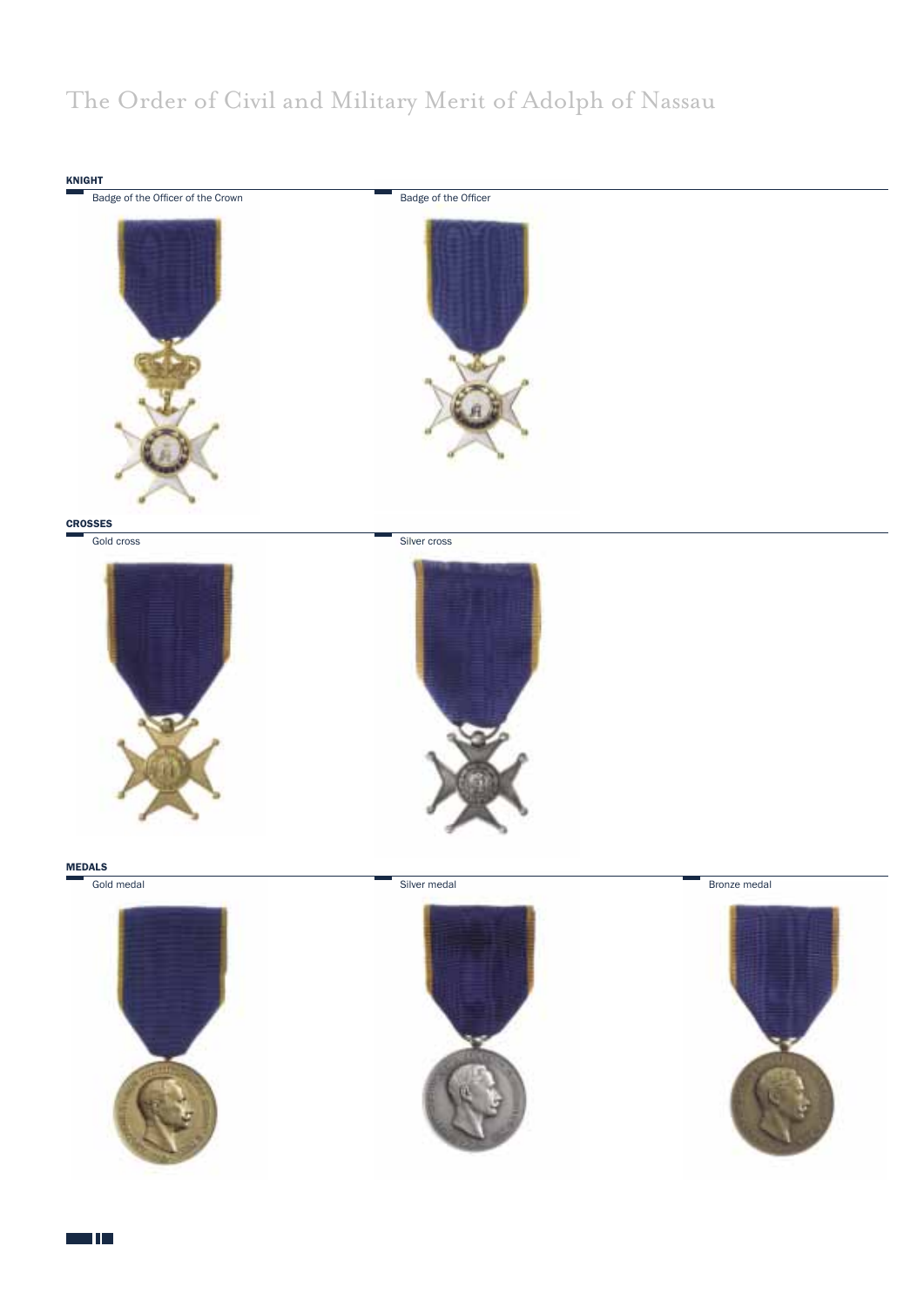## The Order of the Oak Crown

### HISTORICAL BACKGROUND

The Order of the Oak Crown was instituted by royal grand-ducal decree on 29 December 1841 by William II, King of The Netherlands and Grand Duke of Luxembourg. History has it that, during a visit to Luxembourg, William II expressed his wonder at the effect of the flowering broom against the green of the Oesling forests, which would explain the choice of the ribbon colours (yellow-orange and dark green). The order originally comprised four grades: Knight of the first class, or Grand Cross; Knight of the second class, or Knight of the Star of the order; Knight of the third class, or Commander; Knight of the fourth class, or Knight (in descending order).

1858 saw various changes. Knights of the second class were awarded the title of Grand Officer and a fifth grade, that of Officer, was instituted between the grade of Commander and the grade of Knight. A gold, silver and bronze medal of merit was also annexed to the order. In 1872, a silver-gilt medal replaced the gold medal.

Currently, the Order of the Oak Crown comprises the following grades: Grand Cross, Grand Officer, Commander, Officer and Knight (in descending order).

## INSIGNIA CHARACTERISTICS

The badge consists of a cross with four arms enamelled in white and edged in gold. The centre of the badge features a greenenamelled medallion with the letter "W" (William) in gold and surmounted by a royal grand-ducal crown. The cross, which is identical for all grades, but of lesser dimension, bears gold oak leaves between its arms for the officer grade.

The plaque of the Grand Cross consists of a silver star with eight rays. At its centre is a green-enamelled medallion bearing on its obverse the letter "W" (William) surmounted by a royal grand-ducal crown. The motto "Je maintiendrai" (I will maintain) encircles the medallion on a red-enamelled background, surrounded in turn by the branches of an oak crown featuring green-enamelled leaves.

The ribbon is yellow-orange moiré with three dark green stripes. The badge of the Grand Cross is worn suspended from a 100 mm wide ribbon, while that of the Grand Officer is worn from a 50 mm wide ribbon. Commander, Officer and Knight wear the badge suspended from a 37 mm wide ribbon. The ribbon of the Officer grade is embellished by a rosette featuring the colours of the order.

The medals of merit, awarded in silver gilt, silver and bronze, are of an octagonal shape and feature the cross of the order on their obverse and the oak crown on their reverse.

#### GRAND CROSS

Badge of the Grand Cross



Plaque of the Grand Cross

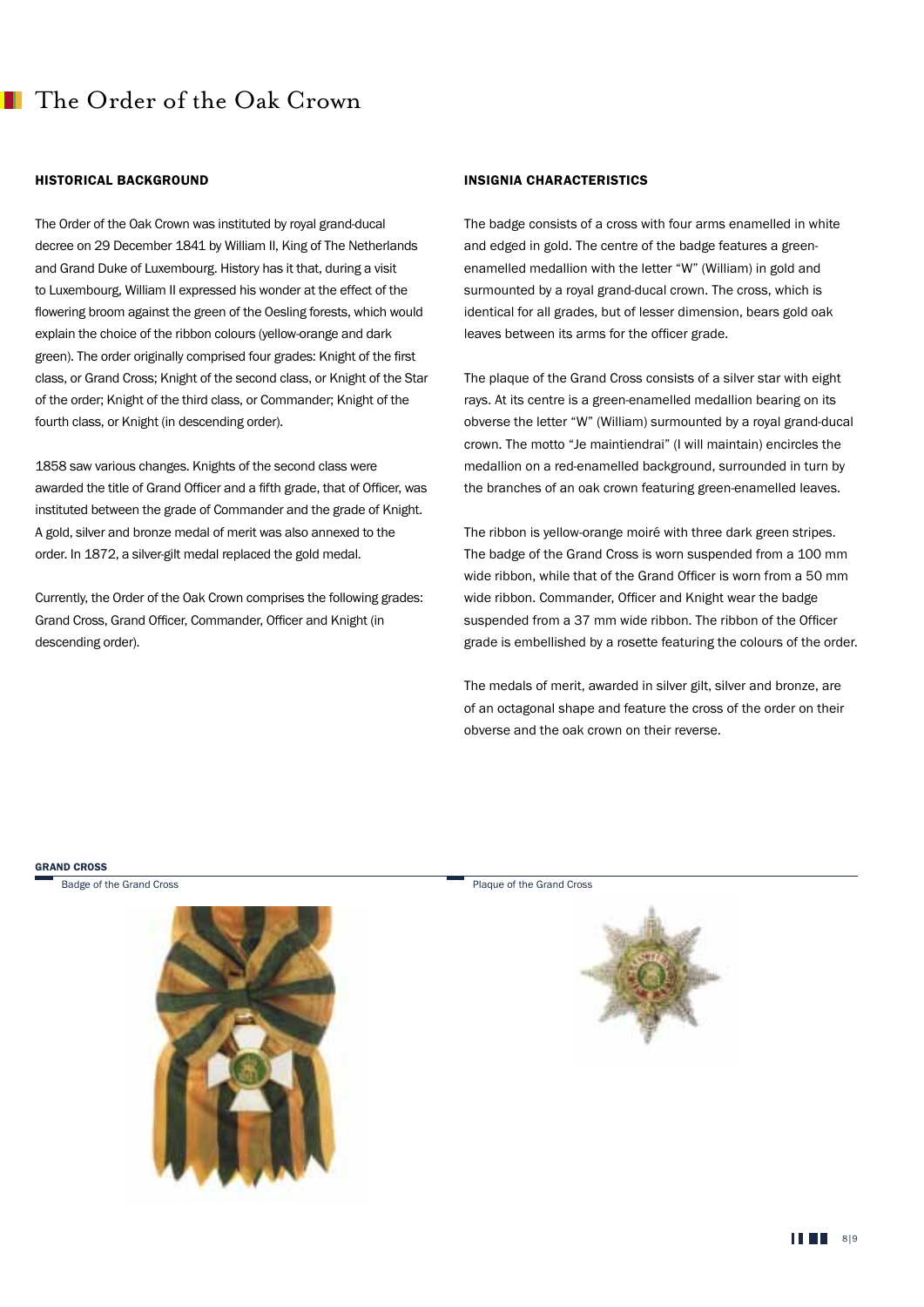# The Order of the Oak Crown

## AWARD CRITERIA

The Order of the Oak Crown rewards outstanding civil and military services rendered by Luxembourg citizens as well as achievements of distinguished artists.

The order is awarded on National Day to members of government, deputies, state councillors, civil servants, elected representatives and personnel of municipal administrations, key players of the economic, social, cultural or sport sectors as well as to volunteers. In special cases, the order can be awarded to foreign nationals; in this event, the consent of the foreign government must be sought.

Nominations in favour of one and the same person may succeed one another only following a minimum five-year interval.

The Grand Duke awards the order upon the recommendation and with the countersignature of the Minister of State, president of the government.

#### GRAND OFFICER



#### **COMMANDER**

Badge of the Commander



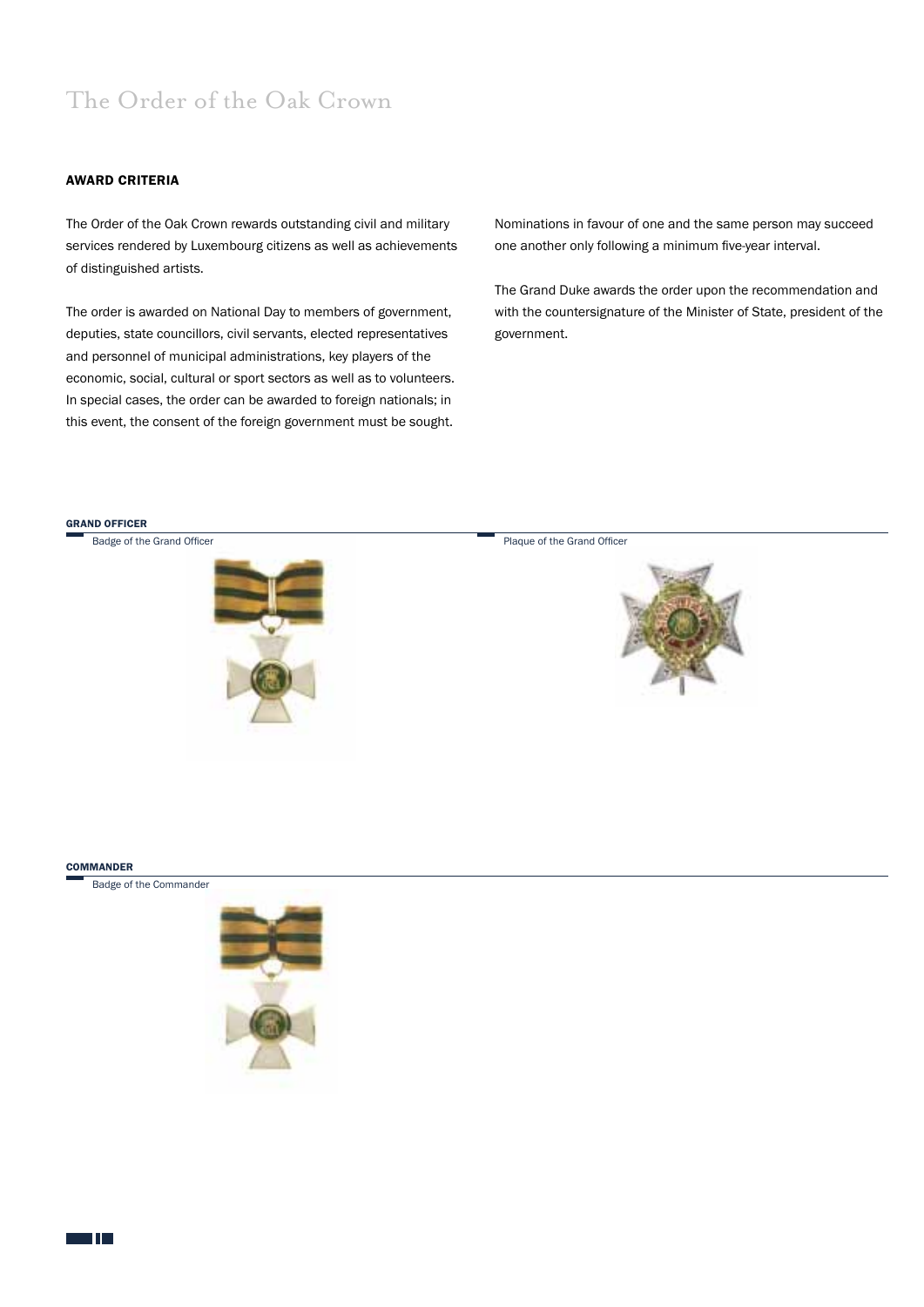# The Order of the Oak Crown





## KNIGHT

Badge of the Knight



#### MEDALS

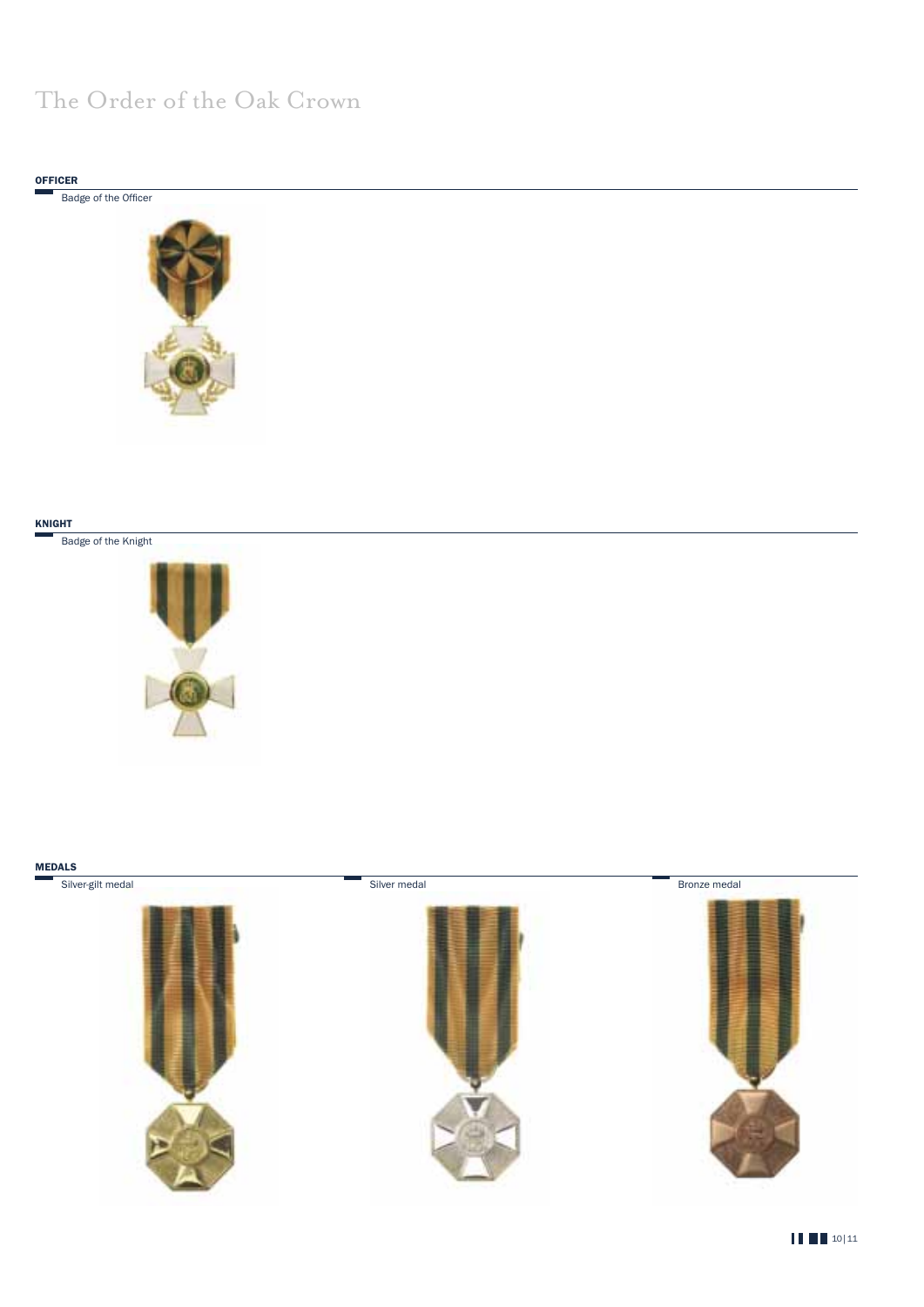## **The Order of Merit of the Grand Duchy of Luxembourg**

### HISTORICAL BACKGROUND

The creation of the Order of Merit of the Grand Duchy of Luxembourg fulfilled a need felt since the end of the Second World War. Indeed, unlike France and Belgium, Luxembourg had no order rewarding professional achievements or meritorious services rendered in other sectors. In addition, the frequency with which the Order of the Oak Crown was being awarded risked diminishing its value. Several projects aiming to create a new order saw the light of day, but never succeeded in advancing beyond the stage of the Council of Ministers.

Instituted by grand-ducal decree on 23 January 1961, the Order of Merit of the Grand Duchy of Luxembourg has since made up for this absence. The statutes of the order have not undergone any modification since the order's creation.

The order comprises the following grades: Grand Cross, Grand Officer, Commander, Officer and Knight (in descending order). A silver-gilt medal is annexed to the order.

### INSIGNIA CHARACTERISTICS

The badge consists of a cross with four white-enamelled arms edged in blue. On the obverse, the central medallion bears the lion gules of the Grand Duchy, crowned, open-clawed and langued gold, surrounded by a border featuring a laurel crown on a blue-enamelled background. The reverse shows two interlaced and gilded letters "C" (in reference to Grand Duchess Charlotte), surmounted by the grandducal crown. The whole is in gold on a red-enamelled background, surrounded by a blue-enamelled border.

The plaque is a silver-gilt star with twelve rays bearing in its centre the badge of the order.

The ribbon is red with white and blue edges. The Grand Cross wears the badge on a 105 mm wide ribbon. The Grand Officer, Commander, Officer and Knight wear the badge on a 37 mm wide ribbon, with the ribbon of the Officer being surmounted by a rosette.

The medal exists only in silver gilt and consists of a four-armed cross angled by five rays, also in silver gilt. The obverse and reverse of the medal are identical to the badge of the order and embossed.

The cross and the medal are suspended from a ribbon by a ring.

#### GRAND CROSS

Badge of the Grand Cross, obverse



Badge of the Grand Cross, reverse **Plaque of the Grand Cross** 





T T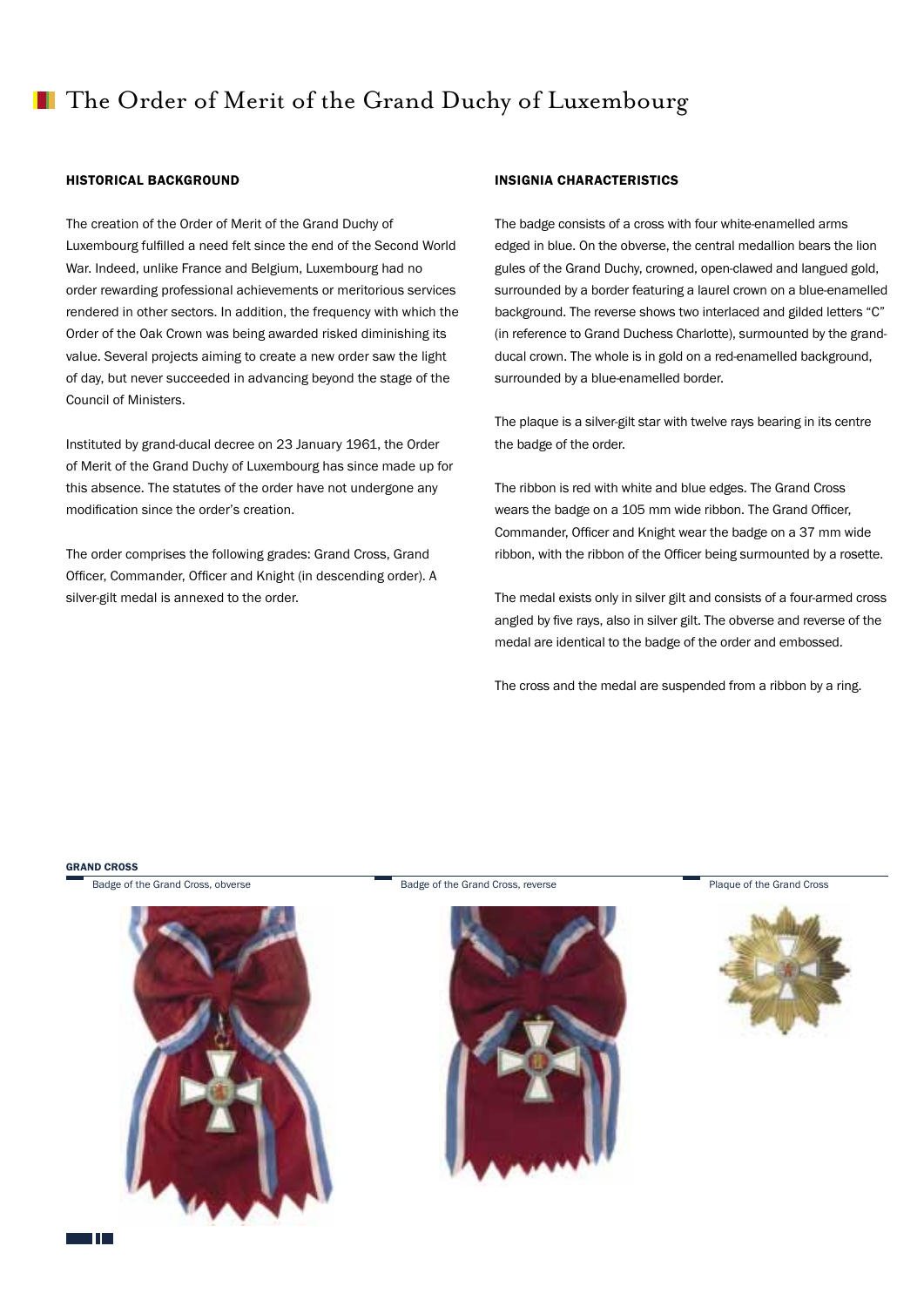# The Order of Merit of the Grand Duchy of Luxembourg

## AWARD CRITERIA

The order is awarded on National Day to deputies, state councillors, civil servants, elected representatives and personnel of municipal administrations, key players of the economic, social, cultural or sport sectors as well as to volunteers. In special cases, the order can be awarded to foreign nationals; in this event, the consent of the foreign government must be sought.

The silver-gilt medal is awarded to centenarians and can also be awarded for acts of rescue.

Nominations in favour of one and the same person may succeed one another only following a minimum five-year interval.

The Grand Duke awards the order upon the recommendation and with the countersignature of the Minister of State, president of the government.



Badge of the Grand Officer

Plaque of the Grand Officer



#### **COMMANDER**

Badge of the Commander



**12|13|12|13**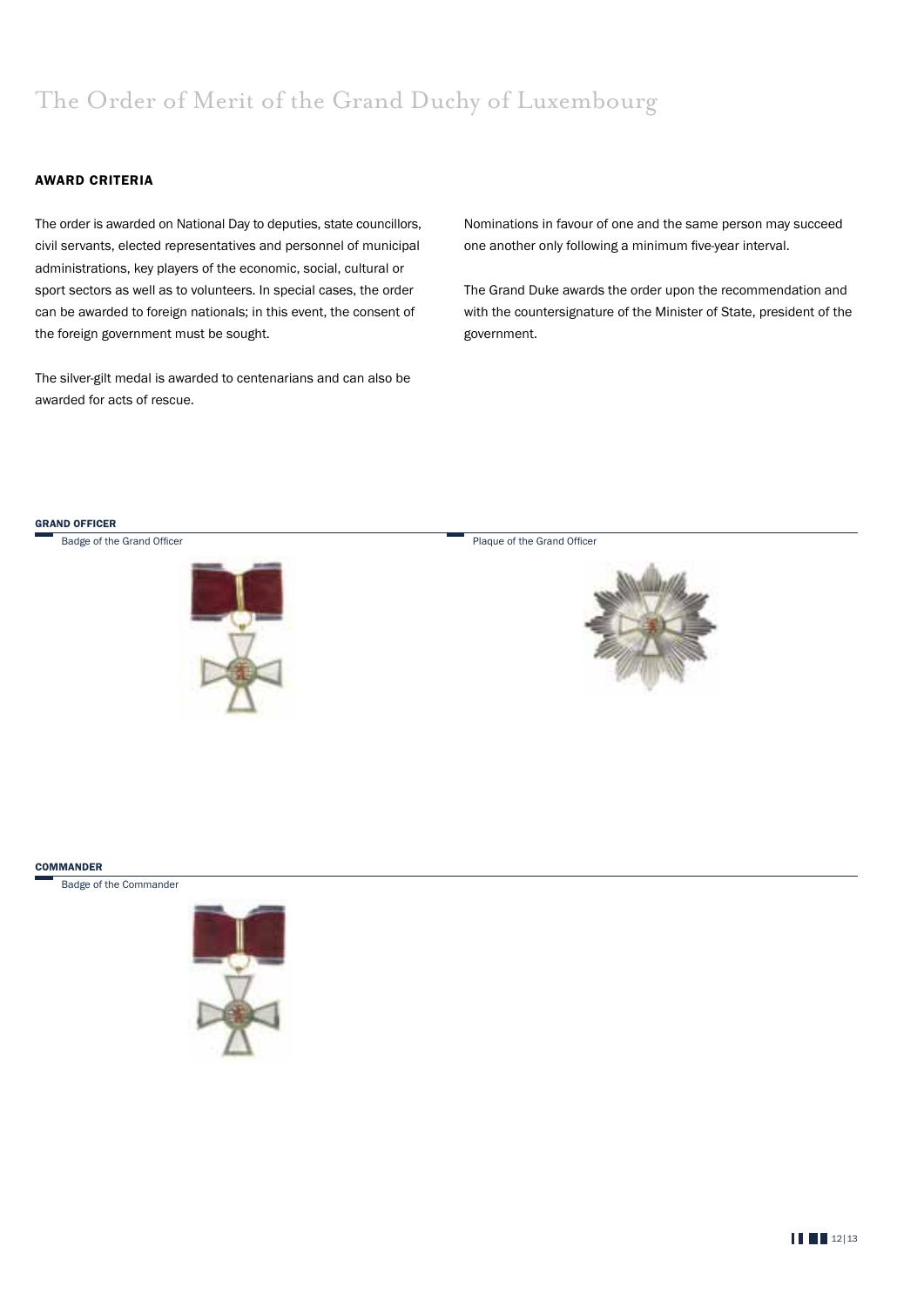# The Order of Merit of the Grand Duchy of Luxembourg



Badge of the Officer



#### KNIGHT

Badge of the Knight



#### MEDAL

Silver-gilt medal



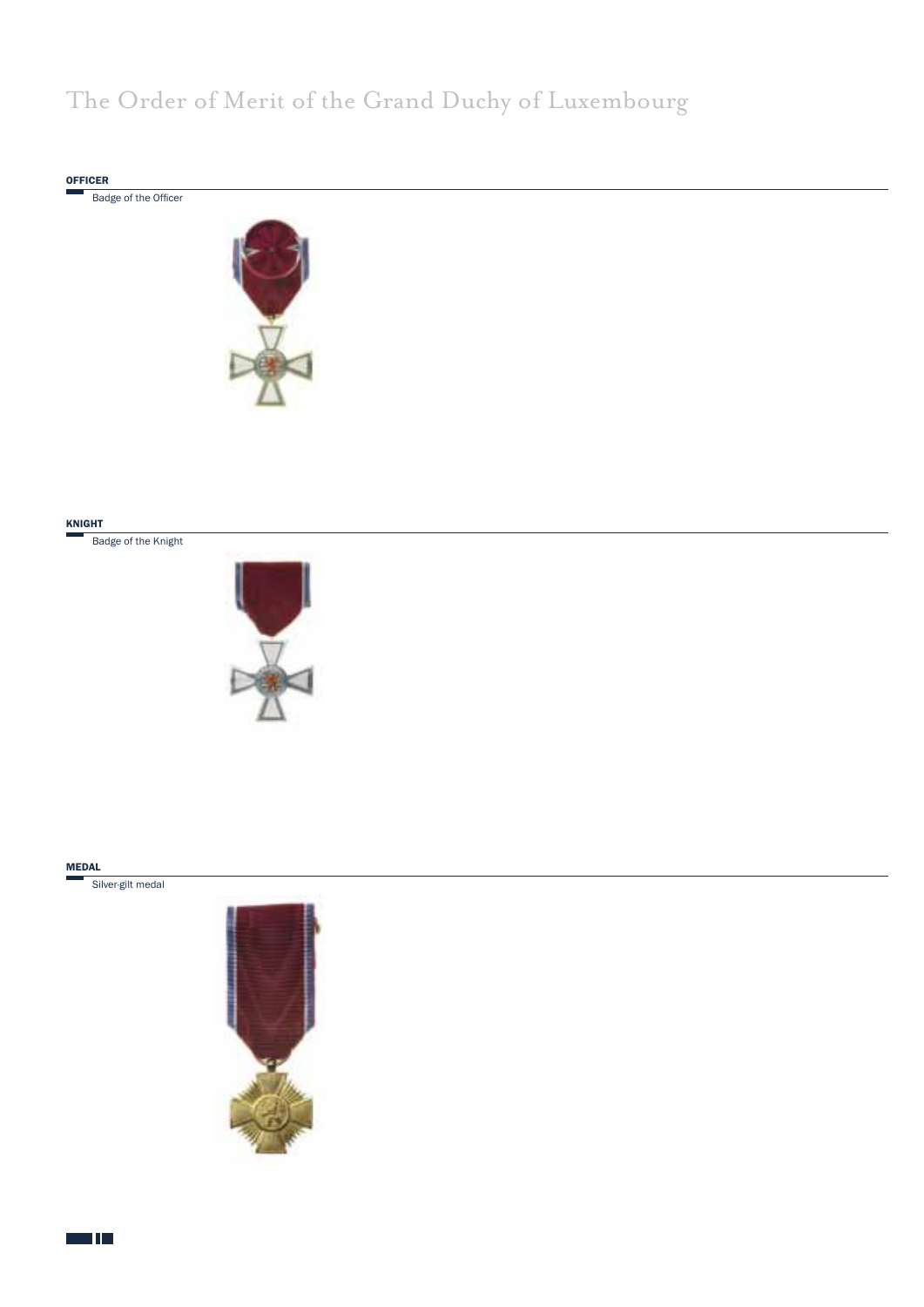## **Other orders, medals, crosses and insignia**

The other orders, medals, crosses and insignia (with the exception of the Resistance badge) are conferred by the Grand Duke, upon reference of the competent member of government:

- the Prime Minister, Minister of State, for the Order of the Resistance (upon recommendation of the Steering Committee for the Remembrance of the Resistance) and for the Medal of National Recognition;
- the Minister of Sport, for the National Order of the Medal of Merit for Sport (upon recommendation of the council of the order);
- the Minister of Health, for the Medal of Merit for Blood Donation (upon recommendation of the council of the order);
- the Minister for Home Affairs, for the Medal of Merit of Emergency Services (upon recommendation of the director of the Rescue Services Agency);
- the Minister of the Armed and Police Forces, for the Service Cross for members of the army and the police (following the endorsement of the recommendations made by the heads of the two forces) and for military decorations;
- the Minister of Finance, for the Service Cross for customs officials (following the endorsement of the recommendations made by the director of the Customs and Excise Services);
- the Minister of Justice, for the Service Cross for security guards and officers of penal institutions (following the endorsement of the recommendations made by the delegate of the state public prosecutor);
- the Minister of the Environment, for the Service Cross for the officials of the Water and Forest Services (following the endorsement of the recommendations made by the director of the Water and Forest Services).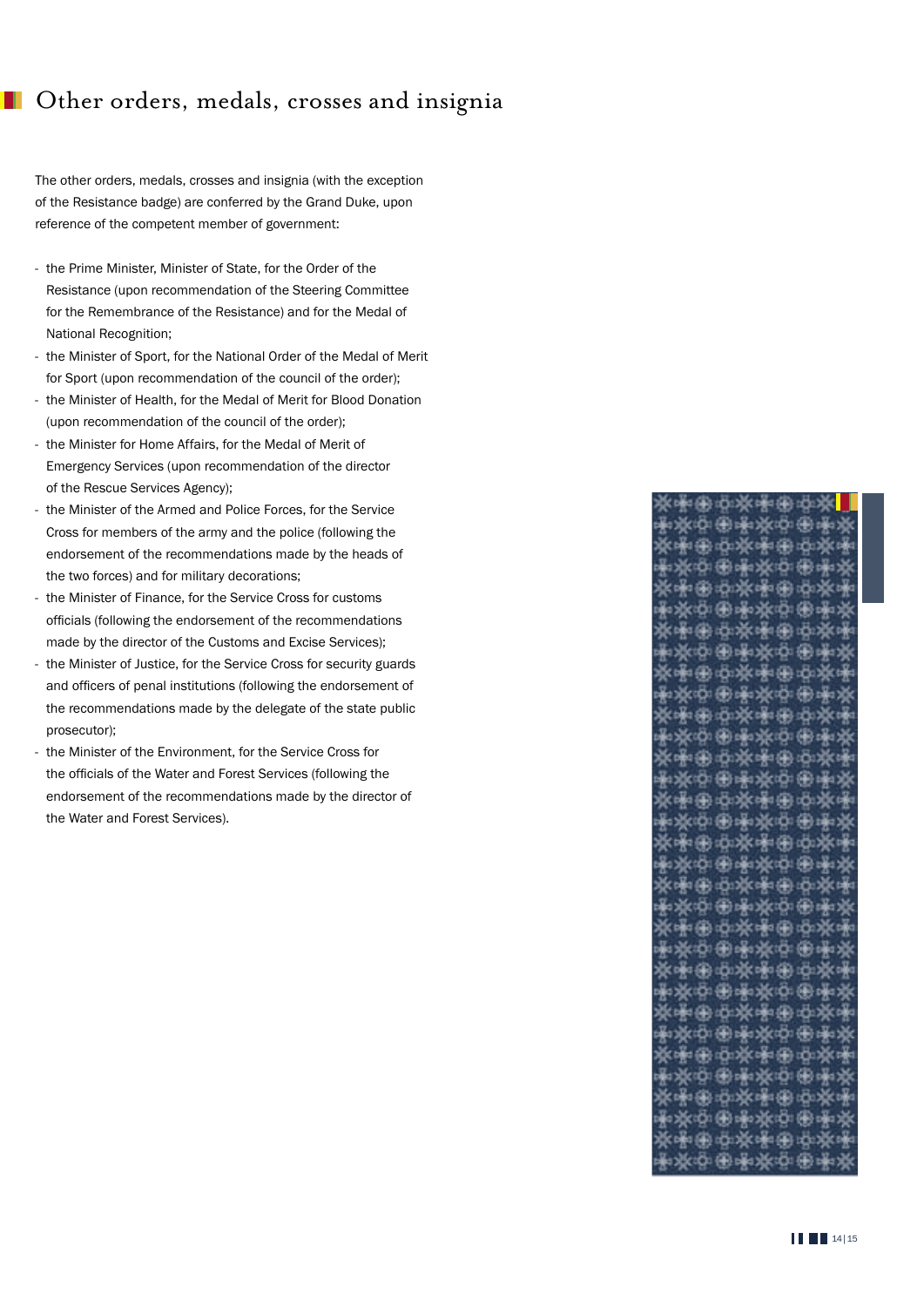## **Nearing of insignia**

The wearing of insignia is regulated as follows:

## GRAND CROSS

Badge: on a sash (riband) passing from the right shoulder to the left hip Plaque: on the left chest

## GRAND OFFICER

**Badge:** around the neck, suspended from a sautoir (or as a necktie) Plaque: on the left chest

#### COMMANDER

**Badge:** around the neck, suspended from a sautoir (or as a necktie)

#### OFFICER AND KNIGHT

**Badge:** on the lapel (or on the left chest for the Order of Civil and Military Merit of Adolph of Nassau; no indication is given regarding the Order of Merit of the Grand Duchy of Luxembourg)

## CROSSES OF MERIT AND MEDALS OF THE ORDER OF CIVIL AND MILITARY MERIT OF ADOLPH OF NASSAU

On the left chest or on the lapel

MEDALS OF MERIT OF THE ORDER OF THE OAK CROWN On the lapel

## OTHER CROSSES, MEDALS AND INSIGNIA

With regard to the wearing of other crosses and medals, no indication is given in their governing statutes; tradition, however, dictates that they be worn on the left side of the chest. The shape of the Resistance badge suggests it is to be worn on the lapel.

## **Return of insignia**

The statutes of the four principal orders require that insignia be returned following the death of a member. The Order of the Oak Crown and the Order of Merit of the Grand Duchy of Luxembourg must be returned to the Ministry of State, while the Order of the Gold Lion of the House of Nassau and the Order of Civil and Military Merit of Adolph of Nassau are to be returned to the marshalcy of the Court.

In the event of a promotion to a superior grade within the same distinction, members of an order and recipients of a service cross are also obliged to return their insignia.

By contrast, civil crosses and medals, as well as military service crosses and medals, remain in the possession of their recipients.

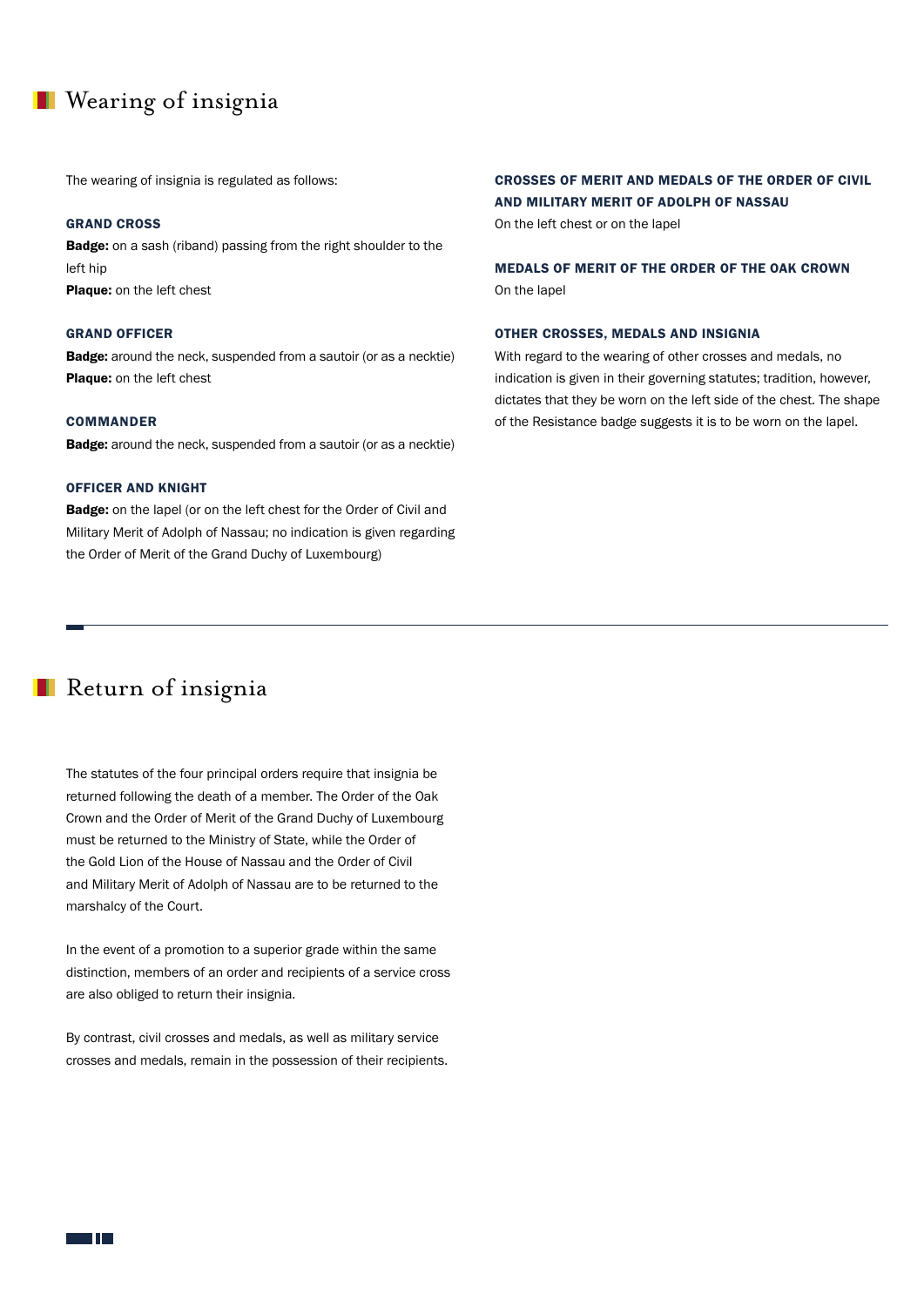## **Legislation**

Article 41 of the Constitution specifies the rights of the Grand Duke in awarding the orders:

« Le Grand-Duc confère les ordres civils et militaires, en observant à cet égard ce que la loi prescrit. » (unofficial translation: "The Grand Duke confers civil and military orders, while complying with the provisions of the law.")

The royal grand-ducal ruling of 25 November 1857 on civil and military decorations stipulates in its Article 1:

« Le Roi Grand–Duc institue les ordres civils et militaires. Il en détermine les insignes et en arrête les statuts. La collation et le retrait des décorations ont lieu conformément aux statuts. » (unofficial translation: "The King Grand Duke institutes civil and military decorations. He determines their insignia and formulates their statutes. The conferment and withdrawal of decorations are carried out in accordance with the statutes.")

## ORDER OF THE GOLD LION OF THE HOUSE OF NASSAU

Arrêté royal grand-ducal du 31 mars 1858 concernant l'institution d'un Ordre commun aux deux branches de la Maison de Nassau sous le nom de : « Ordre du Lion d'Or de la Maison de Nassau »

Arrêté royal grand-ducal du 13 mars 1873 modifiant les statuts de l'ordre du Lion d'Or de la Maison de Nassau

Arrêté royal grand-ducal du 29 mars 1882 portant modification des statuts de l'Ordre du Lion d'Or de la Maison de Nassau

Arrêté grand-ducal du 22 février 1892 qui rétablit une seule classe pour l'Ordre du Lion d'Or de la Maison de Nassau

Arrêté grand-ducal du 27 août 1905 concernant l'Ordre du Lion d'Or de la Maison de Nassau

## ORDER OF CIVIL AND MILITARY MERIT OF ADOLPH OF NASSAU

Arrêté ducal du 8 mai 1858 portant institution de l'Ordre de Mérite civil et militaire d'Adolphe de Nassau

Arrêté ducal du 2 novembre 1860 créant une croix de mérite en argent et une médaille de mérite pour arts et sciences toutes les deux annexées à l'Ordre de Mérite civil et militaire d'Adolphe de Nassau

Extrait des statuts des 5 avril 1914 et 16 avril 1927 modifiant les statuts du 8 mai 1858 et 27 juillet 1909

## ORDER OF THE OAK CROWN

Arrêté royal grand-ducal du 29 décembre 1841 portant institution, pour le Grand-Duché de Luxembourg, d'un ordre de la Couronne de Chêne

Arrêté royal grand-ducal du 8 juillet 1845 statuant que les insignes de l'ordre de la Couronne de Chêne doivent être renvoyés à la Chancellerie d'État à La Haye après le décès des membres de l'ordre

Arrêté royal grand-ducal du 5 février 1858 qui modifie l'arrêté royal portant institution de l'ordre de la Couronne de Chêne

## ORDER OF MERIT OF THE GRAND DUCHY OF LUXEMBOURG

Arrêté grand-ducal du 23 janvier 1961 portant institution de l'Ordre de Mérite du Grand-Duché de Luxembourg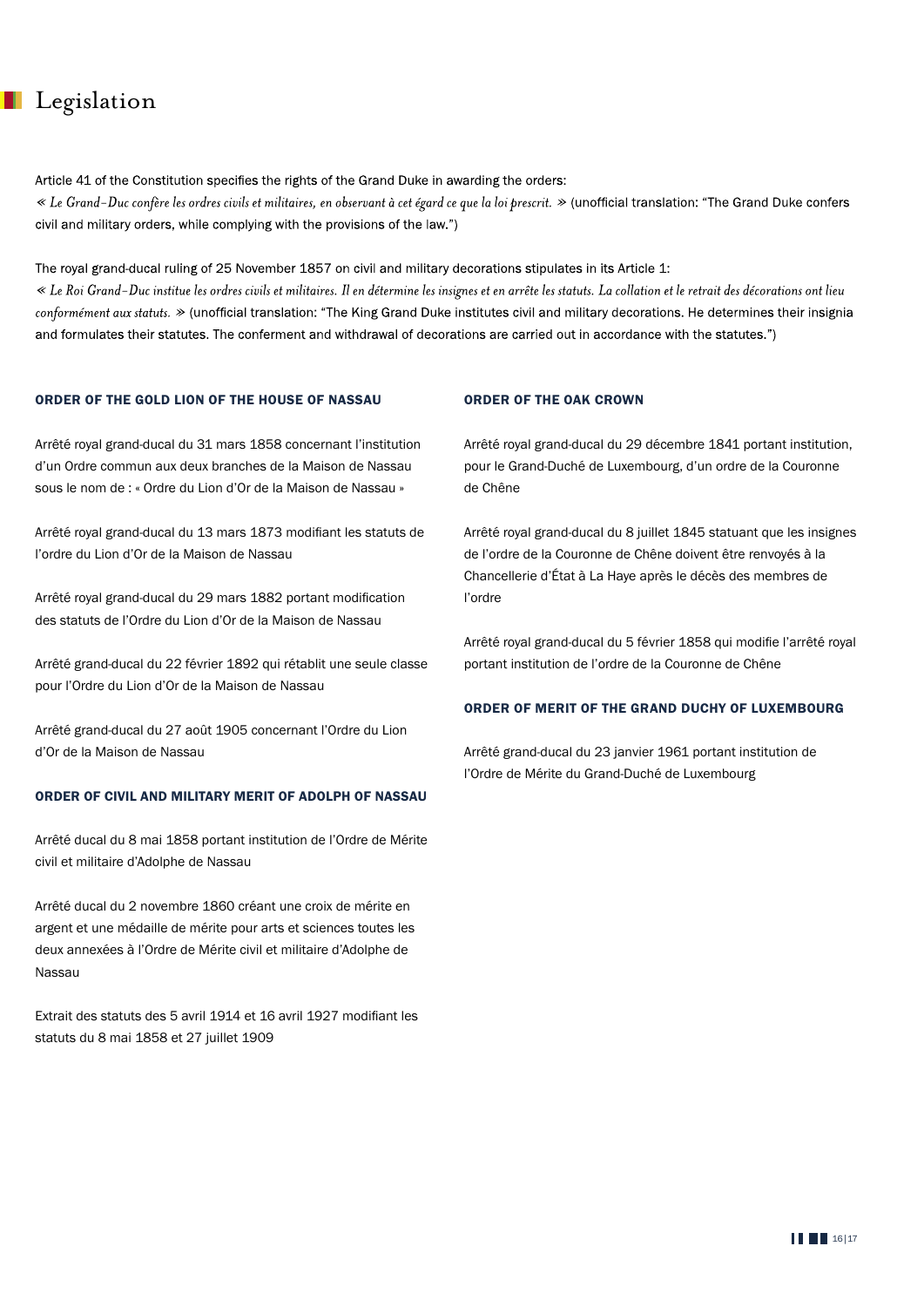## USEFUL ADDRESSES

Ministry of State 4, rue de la Congrégation L-1352 Luxembourg

Grand-ducal palace Boîte postale 331 L-2013 Luxembourg

## **BIBLIOGRAPHY**

SCHLEICH DE BOSSÉ, Jean-Robert *Les distinctions honorifiques au pays de Luxembourg 1430-1961,*  Luxembourg, Imprimerie Bourg-Bourger, 1962.

## SCHOOS, Jean

*Die Orden und Ehrenzeichen des Großherzogtums Luxemburg und des ehemaligen Herzogtums Nassau in Vergangenheit und Gegenwart,* Luxembourg, Imprimerie Saint-Paul, 1990.

## WEILLER, Raymond

*Distinctions honorifiques du Grand-Duché de Luxembourg, I, Décorations officielles,* Luxembourg, ministère d'État, 1988.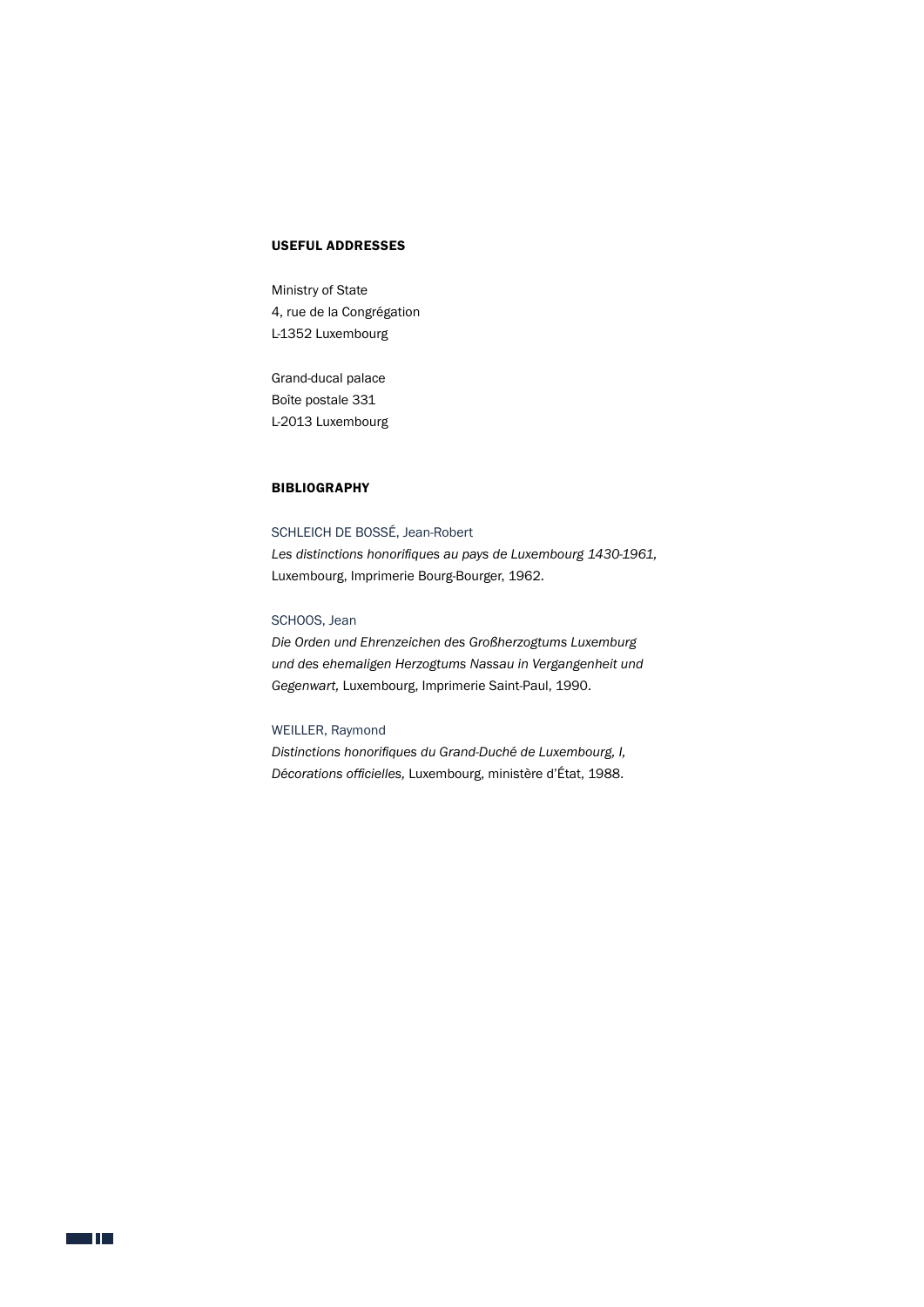## IMPRESSUM

## Editor:

Information and Press Service of the Luxembourg Government, Publishing Department,

in collaboration with the Ministry of State and the grand-ducal palace

#### Authors:

Ministry of State/Information and Press Service of the Luxembourg Government

## Pictures:

Christof Weber

## Layout:

Bizart

#### Print:

...

ISBN: 978-2-87999-162-7

Within the same grade, the size of the insignia (badge and plaque) is shown in proportion. In an effort to enhance detail, however, the size of the insignia between the various grades is not shown in proportion.

The colours of the insignia reproduced in this brochure may differ from the original.

## ※※衡响